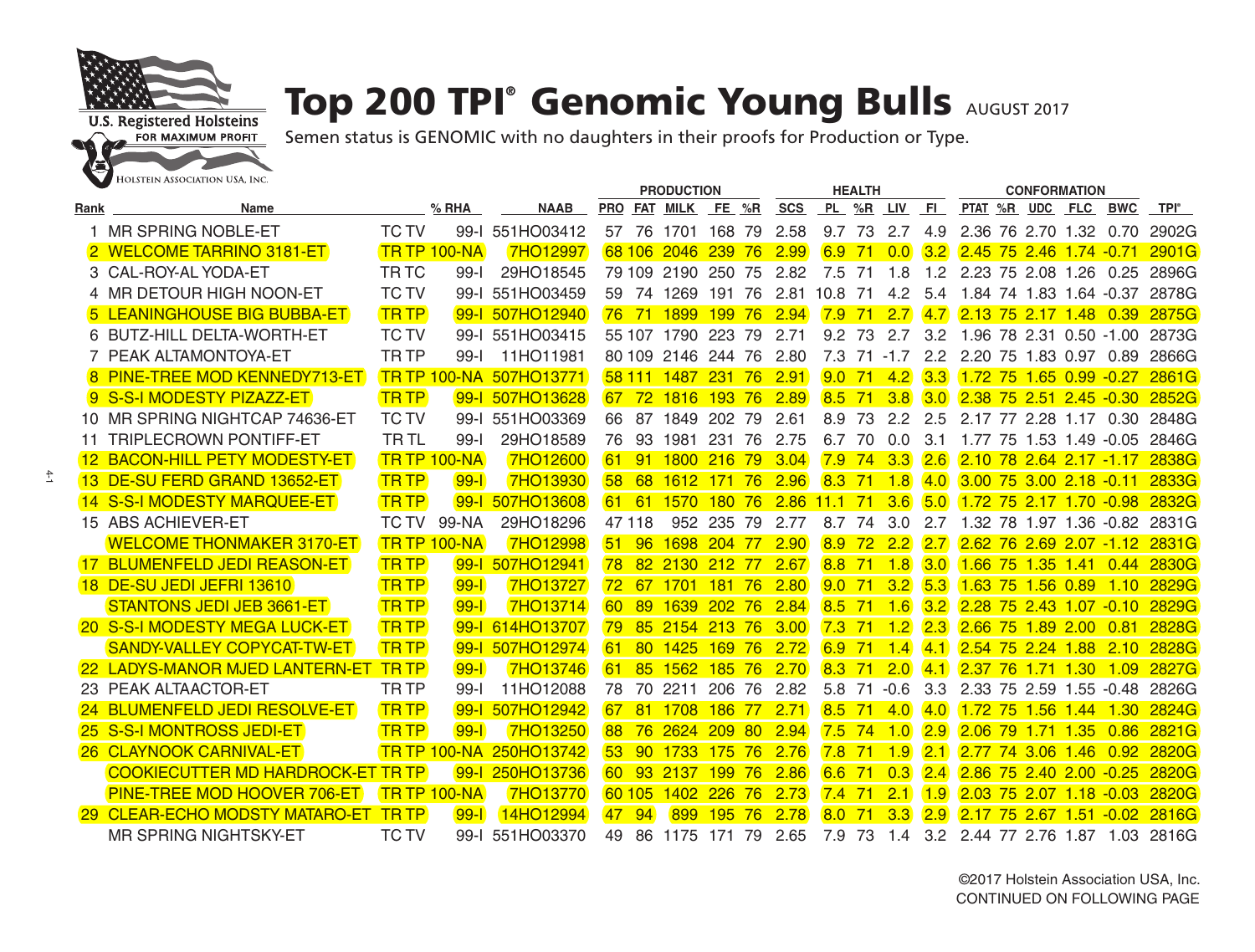

## Top 200 TPI® Genomic Young Bulls AUGUST 2017 (continued)

|      |                                          |              |                     |                         | <b>PRODUCTION</b> |        |                |                  |     |            | <b>HEALTH</b> |           |                   |     | <b>CONFORMATION</b>       |             |                |            |              |
|------|------------------------------------------|--------------|---------------------|-------------------------|-------------------|--------|----------------|------------------|-----|------------|---------------|-----------|-------------------|-----|---------------------------|-------------|----------------|------------|--------------|
| Rank | Name                                     |              | $%$ RHA             | <b>NAAB</b>             |                   |        | PRO FAT MILK   | FE %R            |     | <b>SCS</b> |               | PL %R LIV |                   | FI. | PTAT %R UDC FLC           |             |                | <b>BWC</b> | TPI°         |
|      | 31 ABS MEDLEY-ET                         | <b>TC TV</b> | 99-                 | 29HO18343               | 65                | 88     | 1894 213 78    |                  |     | 2.85       | 9.1           | 73        | 3.5               | 3.3 | 1.62 78 1.33 1.64 -0.74   |             |                |            | 2814G        |
|      | <b>PINE-TREE MOD TYLER 699-ET</b>        |              | TR TP 100-NA        | <b>7HO13764</b>         | 63                | 96     | 1422           | 229              | 76  | 2.96       | 8.0           | 71        | 2.4               | 3.4 | $1.72$ 75                 |             | $1.94$ 1.11    | $-0.83$    | 2814G        |
|      | 33 S-S-I MODESTY MAGICTOUCH-ET           | <b>TRTP</b>  |                     | 99-1 507HO13607         | 57                | 67     | 1170           | 170              | 76  | 2.79       | 8.7           | 71        | $-1.5$            | 3.7 | 2.56 74 2.52 2.71         |             |                | 0.42       | 2813G        |
|      | S-S-I SCENARIO LORD-ET                   | <b>TRTP</b>  | $99-1$              | 7HO13696                |                   | 60 103 | 1236           | 220 75           |     | 2.87       | 6.5           | 71        | $-0.9$            | 3.7 | 1.89 73 1.90 1.09         |             |                | 0.43       | 2813G        |
|      | 35 MR SPRING NIGHTHAWK-ET                | <b>TC TV</b> | $99 - 1$            | 551HO03442              | 59                | 79     | 1704           | 172 78           |     | 2.73       | 8.9           | 73        | 1.5               | 3.0 | 2.51 77 2.60 1.96         |             |                | 0.99       | 2812G        |
|      | 36 SILVERRIDGE V IMAX-ET                 | <b>TRTP</b>  | $99-1$              | 200HO10619              | 61                | 90     | 1952           | 191 78           |     | 2.92       | 6.8           | 73        | 0.9               | 2.6 | 2.53 76 2.69 1.83         |             |                | 0.51       | 2811G        |
|      | 37 SIEMERS BLOOMFIELD-ET                 |              | <b>TR TP 100-NA</b> | 200HO10693              |                   | 28 103 | 329            | 179 80           |     | 2.63       | 8.2           | 74        | 1.8               | 4.6 | 2.29 78 2.93 1.27         |             |                | 0.13       | 2808G        |
|      | 38 ABS MOROCCAN-ET                       | <b>TC TV</b> | $99-$               | 29HO18530               |                   | 67 121 | 1724 242 75    |                  |     | 2.90       | 5.4           | 70        | 0.8               | 0.5 | 2.38 74                   | 2.02 1.51   |                | 0.93       | 2805G        |
|      | 39 S-S-I LA JEDI RISEN STAR-ET           | <b>TRTP</b>  | $99 - 1$            | 7HO13680                | 69                | 79     | 1749           | 199 76           |     | 2.74       | 7.9           | 71        | 1.9               | 3.0 | $1.57$ 75                 |             | 1.83204        | 0.29       | 2802G        |
|      | 40 AURORA ALTAANTONIO-ET                 | <b>TRTP</b>  | $99 - 1$            | 11HO12083               | 59                |        | 94 1358 207 76 |                  |     | 2.77       | 8.2           | 71        | 2.7               | 2.2 | 2.28 75 2.36 1.20         |             |                | 0.23       | 2801G        |
|      | 41 S-S-I JEDI GOMES-ET                   | <b>TRTP</b>  | $99 - 1$            | 507HO13572              | 65                | 67     | 1809           | 173              | 76  | 2.84       | 8.6           | 71        | 1.8               | 4.2 | 2.18 75 2.02 1.75         |             |                | 0.46       | <b>2800G</b> |
|      | 42 MR RUBICON DYNASTY-ET                 |              |                     | TC TV 100-NA 551HO03418 |                   | 66 104 | 1603 230 80    |                  |     | 2.85       | 7.6           | 74        | 1.7               | 2.8 | 1.48 79 1.48 1.36         |             |                |            | 0.15 2799G   |
|      | 43 MR RUBICON DYNAMO-ET                  |              |                     | TC TV 100-NA 551HO03416 | 64                | -91    | 2055           | 200 80           |     | 2.77       | 7.7           | 74        | 2.1               | 2.6 | 1.67 79                   | 1.99 1.56   |                | 0.23       | 2797G        |
|      | 44 SANDY-VALLEY AIRJET-ET                | <b>TRTP</b>  | $99 - 1$            | 7HO12985                | 69                | 88     | 2328           | <b>196</b>       | 76  | 2.89       | 7.3           | 71        | 0.6               | 3.2 | 2.19<br>75                | 2.13 1.17   |                | 0.63       | 2795G        |
| 45   | <b>SANDY-VALLEY CADET-ET</b>             | <b>TRTP</b>  | $99 - 1$            | 507HO12983              | 72                | 81     | 1687           | 198 76           |     | 2.76       | 6.1           | 71        | $-0.2$            | 3.1 | 1.98 75                   | $1.99$ 1.64 |                | 1.19       | 2794G        |
|      | 46 S-S-I BG DUKE DELROY-ET               | <b>TR TP</b> | $99 - 1$            | 14HO13666               | <b>63</b>         | -97    | 1538           | 222 76           |     | 2.75       | 8.8           | 71        | $-1.7$            | 2.4 | $1.70$ 75 1.82 0.65 -0.28 |             |                |            | <b>2793G</b> |
|      | 47 S-S-I MONTROSS DUKE-ET                |              | <b>TR TP 100-NA</b> | 250HO13267              |                   | 87 116 | 2699           | 260, 79          |     | 2.90       | 4.9           |           | $74 - 14$         | 0.2 | 2.15, 79                  | 1.850.86    |                | 0.59       | 2791G        |
|      | <b>WELCOME-TEL BRENNAN 3158-ET</b>       | <b>TRTP</b>  | $99 - 1$            | 507HO12999              | 54                | -83    | 1486           | 178 75           |     | 2.76       | 7.3           |           | $71\quad2.0$      | 2.4 | 2.71 75 3.03 1.57         |             |                | 0.45       | 2791G        |
|      | 49 MR SPRING NITRO-ET                    | <b>TC TV</b> | $99 - 1$            | 551HO03413              | 57                | 71     | 1762           | 165 79           |     | 2.65       | 9.0           |           | 73 - 0.3          | 3.7 | 2.24 77 2.95 1.48         |             |                | 0.32       | 2790G        |
|      | <b>PINE-TREE MOD JOHNSON702-ET</b>       |              | <b>TR TP 100-NA</b> | 7HO13766                | 73                | -99    | 1860           | 232 76           |     | 2.93       | 6.7           | 71        | 1.5               | 2.4 | $2.04$ 75                 | 1.41        | $-1.08$        | 0.20       | 2790G        |
|      | 51 MELARRY MODESTY FAMOUS-ET             | <b>TRTP</b>  | $99 - 1$            | 250HO13824              |                   | 69 105 | 1809           | 240 76           |     | 3.05       | 6.8           | 71        | 1.3               | 1.2 | 2.16 74 2.01 1.71         |             |                | $-0.41$    | 2789G        |
|      | 52 LEANINGHOUSE HELIX 22137-ET           | <b>TR TP</b> | $99 - 1$            | 7HO12978                | 54                | -71    | 1203           | 170, 76          |     | 2.54       | 7.4           | 71        | $\vert 0.2 \vert$ | 3.6 | $2.91\,74$                | $2.65$ 1.60 |                | 0.26       | <b>2788G</b> |
|      | <b>MELARRY JOSUPER FRAZZLED-ET TR TP</b> |              | $99 - 1$            | 7HO12788                |                   | 76 100 | 2502           | 229              | 79  | 2.67       | 8.0           | 73        | 1.9               | 1.6 | 1.18 78                   | 144087      |                | 0.02       | 2788G        |
|      | <b>54 SIEMERS MODESTY MR BIG-ET</b>      |              | <b>TR TP 100-NA</b> | 7HO12948                |                   | 49 101 | 1129           | 202 76           |     | 2.98       | 6.5           |           | $72 - 0.5$        | 3.2 | 2.66 75 2.62 1.71         |             |                | 0.11       | 2787G        |
|      | <b>55 MELARRY JEDI FOUL-ET</b>           | <b>TRTP</b>  | $99 - 1$            | 7HO12984                | 80                | 78     | 2200           | 200 <sub>1</sub> | 76  | 2.80       | 7.8           | 71        | 0.8               | 1.5 | 2.12<br>75                |             | $1.95$ 1.70    | 1.16       | 2784G        |
|      | <b>OAKFIELD MODESTY EUREKA-ET</b>        | <b>TR TP</b> | $99 - 1$            | 7HO13738                | 52                | 84     | 1309           | 180, 75          |     | 2.82       | 6.6           | 71        | $-0.4$            | 3.5 | 2.49 75 2.56 1.84         |             |                | 0.33       | 2784G        |
|      | PINE-TREE PROPHECY-ET                    | <b>TC TV</b> | $99-I$              | 29HO18373               | 63                | 88     | 1728           | 197 79           |     | 2.87       | 7.6           | 73        | 1.9               | 2.7 | 2.58 78 1.82 1.13         |             |                | 0.48       | 2784G        |
|      | ST GEN DIRECTOR CHAIRMAN-ET              | <b>TC TV</b> | $99 - 1$            | 551HO03440              | 42                | -84    | 339            | 178              | -76 | 2.61       | 9.2           | -71       | 4.2               | 4.6 | 1.86 75                   |             | 1.95 0.80 0.37 |            | 2784G        |
|      | 59 CO-OP AARDEMA JUICY-ET                | <b>TRTP</b>  | $99 - 1$            | 1HO12932                | 62                | 72     | 1421           | 192 75           |     | 2.59       | 8.4           | -71       | 2.5               | 3.1 | 1.58 74 2.36 1.10 -0.44   |             |                |            | 2783G        |
|      | S-S-I ALTADRAGO-ET                       | <b>TRTP</b>  | $99 - 1$            | 11HO11969               | 58                | 88     | 1695           | 189 76           |     | 3.05       |               | 6.7 71    | 2.2               | 1.8 | 3.01 75 2.79 2.61 0.39    |             |                |            | 2783G        |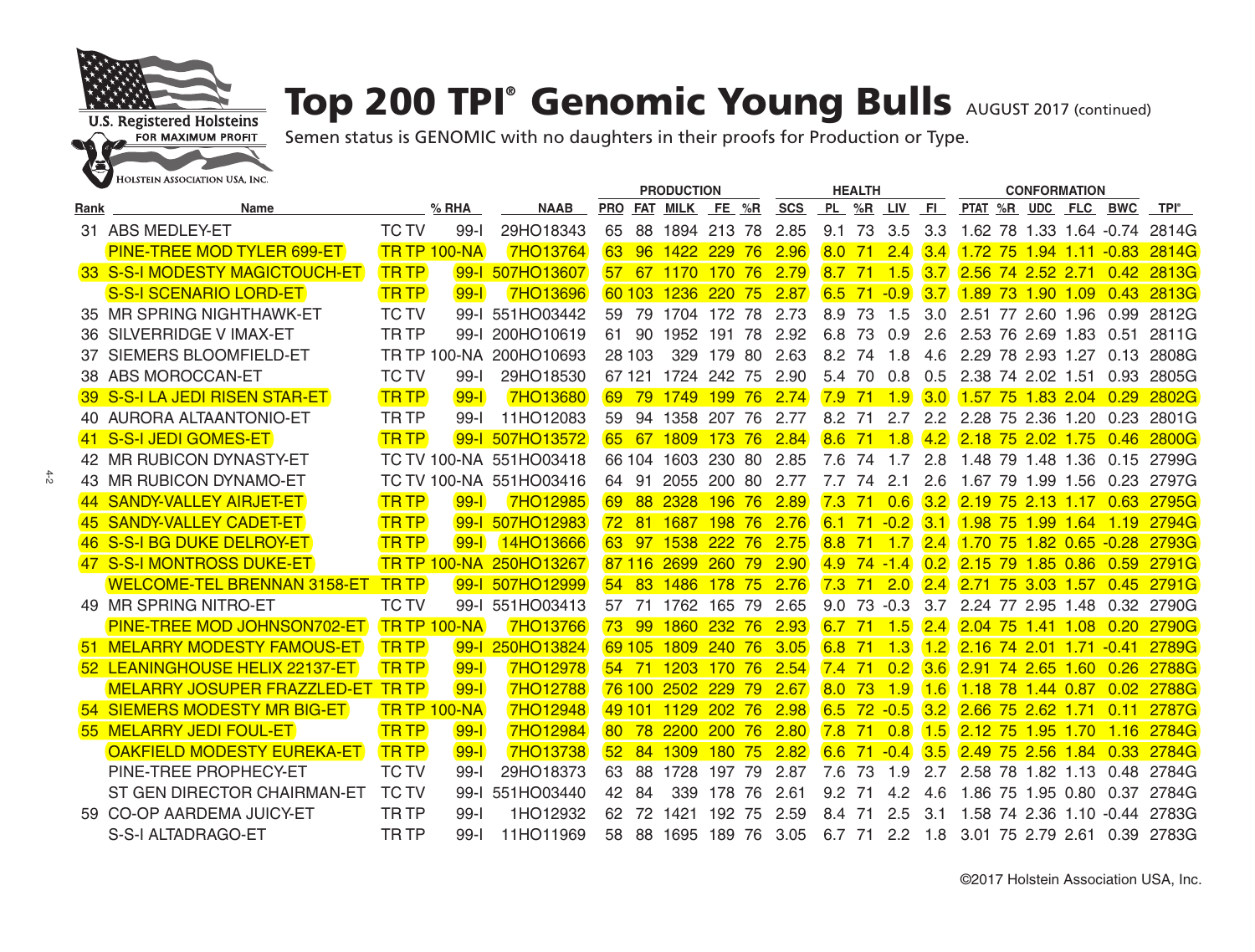| 61 FARNEAR TBR DELTA-JOLT-ET         | <b>TC TV</b>        |          | 99-I 551HO03443               | 51              |                 | 91 1354 195 78          |         | 2.66                                  | 9.6 73 1.6     |      |                   |                   | 3.6 1.78 77 2.07 0.92 -0.35 2781G                                    |  |      |       |
|--------------------------------------|---------------------|----------|-------------------------------|-----------------|-----------------|-------------------------|---------|---------------------------------------|----------------|------|-------------------|-------------------|----------------------------------------------------------------------|--|------|-------|
| 62 GENOSOURCE DELTA REGMA-ET         |                     |          | TR TC 100-NA 551HO03482       |                 |                 | 54 100 1334 223 80 2.74 |         |                                       | 8.2 74 2.5     |      |                   | 2.9               | 1.49 79 1.54 1.57 -1.22 2780G                                        |  |      |       |
| <b>TTM MODESTY VICTORY-ET</b>        | <b>TR TP 100-NA</b> |          | <b>7HO13716</b>               | <b>64</b>       | <b>89</b>       | 1897                    | 206, 76 | 2.99                                  |                |      |                   | $7.2$ 71 1.6 3.4  | 2.08 75 1.73 1.42 -0.26 2780G                                        |  |      |       |
| <b>64 SIEMERS MODESTY HAIL-ET</b>    | <b>TR TP 100-NA</b> |          | <b>7HO12951</b>               |                 |                 | 53 72 1180 179 76 2.95  |         |                                       | $8.0$ 71 1.3   |      |                   | (4.1)             | 2.29 75 2.89 1.99 -0.46 2778G                                        |  |      |       |
| <b>WESTCOAST GUARANTEE-ET</b>        |                     |          | TR TP 100-NA 200HO10836       | 66              |                 | 87 1612 213 77 2.56     |         |                                       | 8.8 72 1.0     |      |                   | 4.0               | 1.09 74 1.00 0.21 -0.24 2778G                                        |  |      |       |
| 66 SANDY-VALLEY CODEC-ET             | <b>TRTP</b>         |          | 99-1 507HO12973               | 69              |                 | 84 1756 190 76 2.69     |         |                                       | $6.6$ 71 1.2   |      |                   |                   | 3.3 1.80 75 1.88 0.67 1.56 2777G                                     |  |      |       |
| 67 MR SEAGULL-BAY MALDEVES-ET        | <b>TC TV</b>        | $99-I$   | 29HO18353                     | 61              |                 | 98 1376 218 79          |         | 2.95                                  | 6.2 73         |      | 1.2               | 3.5               | 1.53 77 1.80 1.24 0.03 2776G                                         |  |      |       |
| 68 MR RUBI-AGRONAUT 73287-ET         |                     |          | TC TV 100-NA 551HO03373       | 37              | 80              | 396                     | 165 78  | 2.60                                  | 9.3 73         |      | 2.6               | 4.5               | 1.80 76 2.12 2.37 0.18 2775G                                         |  |      |       |
| <b>OCD YODER CINDER-ET</b>           | <b>TC TV</b>        | $99-I$   | 29HO18193                     | 28              | 96              | 436                     | 179 79  | 2.78                                  | 9.2 74         |      |                   | $2.7$ 5.3         | 1.76 78 2.36 1.06 -0.81 2775G                                        |  |      |       |
| WET TUFFENUFF MAGNUS-ET              | <b>TC TV</b>        | $99-I$   | 1HO11669                      | 70              | 94              | 1902 221 79             |         | 2.77                                  | 6.1 74         |      | 0.6               | 1.5               | 1.99 77 2.88 0.79 0.01 2775G                                         |  |      |       |
| <b>WILDER ALTAKID-ET</b>             | <b>TRTP</b>         | $99-I$   | 11HO12042                     | 68              | 85              | 1675 202 75             |         | 3.02                                  | 7.1 70         |      | 1.3               | 3.0               | 2.11 73 2.44 1.29 0.63 2775G                                         |  |      |       |
| 72 OCD SPRING SLAMDUNK-ET            | <b>TRTP</b>         | $99 - 1$ | <b>7HO12899</b>               | 58 <sup>°</sup> | 85              | <u> 1500 - </u>         |         | 184 78 2.65                           | $7.7$ 73       |      | $\vert 0.1 \vert$ | 3.6               | 2.07 77 2.17 0.61 0.77 2774G                                         |  |      |       |
| 73 OCD ALTASWAG-ET                   | <b>TR TP 100-NA</b> |          | 11HO11963                     |                 |                 | 58 105 1549 214 76      |         | 2.99                                  | 6.4 71 1.3     |      |                   |                   | 2.3 2.12 75 1.80 1.84 0.36 2773G                                     |  |      |       |
| 74 CLEAR-ECHO MENTHOL-ET             | <b>TRTP</b>         | $99 - 1$ | 14HO07887                     |                 | 62 96           | 1819 212 76 2.84        |         |                                       |                |      |                   | $6.6$ 71 1.2 1.2  | 2.55 75 2.44 1.47 -0.20 2772G                                        |  |      |       |
| 75 BUTZ-HILL SILVER WINGS-ET         | TR TC               |          | 99-I 551HO03414               |                 |                 | 59 106 1574 218 79 2.73 |         |                                       |                |      |                   |                   | 7.3 73 -1.1 1.5 2.37 78 2.17 1.57 0.28 2771G                         |  |      |       |
| PINE-TREE WILDE SCUTTLE-ET           | TR TP               | $99-I$   | 1HO12911                      |                 |                 | 63 95 1060 216 76       |         | 2.84                                  |                |      |                   | 7.8 71 2.4 2.9    | 1.64 75 1.51 0.79 0.68 2771G                                         |  |      |       |
| 77 S-S-I JETT JAMOCHA-ET             | <b>TRTP</b>         | $99-1$   | <b>7HO13605</b>               | 73.             | 81              | 2294 188 76 2.71        |         |                                       | $6.5$ 72 0.2   |      |                   | 2.4               | 2.47 75 1.73 1.53 1.22 2770G                                         |  |      |       |
| 78 AURORA JEDI JADE 451-ET           | <b>TRTP</b>         | $99-1$   | <b>7HO13752</b>               | 81              |                 | 99 2109 240 76 2.97     |         |                                       | $4.1$ 71 - 0.5 |      |                   | (1.1)             | 2.42 74 1.88 1.38 0.44 2769G                                         |  |      |       |
| 79 PLAIN-KNOLL JSPR ADVANCE-ET       | <b>TRTP</b>         | $99 - 1$ | <b>7HO12868</b>               |                 |                 | 72 96 1699 228 79       |         | 2.85                                  | $6.5$ 74 0.7   |      |                   | $\vert 1.3 \vert$ | 1.87 78 2.07 1.43 0.26 2768G                                         |  |      |       |
| <b>RICKLAND JEDI JACKPOT 922</b>     | <b>TRTP</b>         | $99-I$   | 7HO12946                      | 77              | 66              | 2338                    | 173 76  | 2.82                                  | $7.0$ 71       |      | $-1.3$            | 2.7               | 2.32 75 2.12 1.64 1.45 2768G                                         |  |      |       |
| 81 S-S-I MONTROSS JETT-ET            | <b>TRTP</b>         | $99-1$   | <b>7HO13251</b>               | 77              | 84              | 2386                    |         | 208 79 2.93                           | 6.1, 74        |      | $\vert 0.0 \vert$ | 2.6               | 2.09 79 1.84 1.64 0.39 2767G                                         |  |      |       |
| 82 OCD SPRING SAMURI-ET              | <b>TRTP</b>         | $99 - 1$ | 7HO12897                      |                 |                 | 62 93 1355 206 78 2.85  |         |                                       | $7.2$ 73 0.4   |      |                   | $\vert 3.6 \vert$ | 1.74 77 1.75 0.92 0.69 2765G                                         |  |      |       |
| 83 PEAK ALTANAMATH-ET                | TR TP               | $99-I$   | 11HO11999                     | 69              |                 | 89 1901 212 76          |         | 3.02                                  |                |      |                   | 4.8 71 -1.4 2.5   | 2.30 75 2.05 1.98 0.11 2764G                                         |  |      |       |
| <b>84 DE-SU CURRY 13360</b>          | <b>TRTP</b>         | $99 - 1$ | <b>7HO12943</b>               |                 |                 | 80 104 2039 244 76 2.88 |         |                                       |                |      |                   |                   | 7.3 71 1.7 2.5 1.18 75 0.68 -0.13 0.59 2762G                         |  |      |       |
| 85 NO-FLA HAGAR 44088-ET             | <b>TRTP</b>         | $98-1$   | <b>7HO13917</b>               |                 |                 | 66 101 1464 237 76 2.82 |         |                                       | $4.7$ 71 -1.4  |      |                   |                   | 3.1 1.97 74 1.54 0.64 -0.51 2761G                                    |  |      |       |
| 86 EDG DELTA-BAYLOR-ET               | <b>TC TV</b>        |          | 99-I 551HO03419               | 55              | 75              | 1435 182 79             |         | 2.84                                  | 7.8            | 73   | 1.3               | 4.7               | 2.06 78 2.29 0.72 -0.45 2759G                                        |  |      |       |
| <b>FARNEAR MONTROSS RUCK</b>         |                     |          | TC TV 100-NA 551HO03493       |                 |                 | 52 76 1248 185 79       |         | 2.81                                  | 7.9 74 2.8     |      |                   | 4.0               | 1.71 78 2.56 1.76 -0.77 2759G                                        |  |      |       |
| PEAK JETT LINER-ET                   | TR TP               | $99-I$   | 97HO41909                     | 69              |                 | 89 1644 206 76          |         | 2.83                                  |                |      |                   |                   | 5.7 71 -0.1 2.7 2.32 75 1.47 1.47 0.94 2759G                         |  |      |       |
| 89 HOLLERMANN SILVER ROMERO-ET TR TP |                     | $87-I$   | 1HO11989                      | 48              |                 | 74 1003 178 78          |         | 2.71                                  |                |      |                   |                   | 9.4 73 3.7 3.3 1.70 76 2.11 2.19 -0.65 2758G                         |  |      |       |
| <b>OCD DENVER CANNON-ET</b>          | <b>TRTP</b>         | $99 - 1$ | <b>7HO12886</b>               | 48              | 93 <sup>°</sup> | 1296                    |         | 194 78 2.79                           | $8.0$ 72 0.2   |      |                   | $\overline{3.2}$  | 2.13 76 2.53 1.41 -0.44 2758G                                        |  |      |       |
| ST GEN DELTA-ETA 67481-ET            | <b>TC TV</b>        | 99-l     | 551HO03268                    | 43              | 87              | 702                     | 192 79  | 2.72                                  | 8.0            | 73   | 1.4               | 3.0               | 2.05 78 2.69 1.70 -0.78 2758G                                        |  |      |       |
| 92 ABS PICKFORD-ET                   |                     | $99-I$   | 29HO18507                     | 58              | 79              | 1635                    | 179 76  | 2.69                                  | 6.7 71         |      | 0.3               | 3.5               | 1.97 75 2.02 1.73 0.35 2756G                                         |  |      |       |
| <b>PLAIN-KNOLL S-S-I JAGUAR-ET</b>   | <b>TRTP</b>         | $99 - 1$ | <b>7HO13504</b>               | 75 111          |                 | 1811                    | 244 79  | 2.83                                  | 6.1            | - 74 | 0.6               | $\overline{0.5}$  | 1.56 78 1.49 0.90                                                    |  | 0.87 | 2756G |
| 94 MR DRACO BATTLE 67469-ET          |                     |          | CD TV 100-NA 551HO03269       |                 |                 | 51 84 1392 177 78 2.77  |         |                                       |                |      |                   |                   | 7.2 72 1.8 3.6 2.14 75 2.71 0.67 0.30 2755G                          |  |      |       |
| <b>PINE-TREE MOD ARTHUR 703-ET</b>   |                     |          | <b>TR TP 100-NA</b> 14HO13767 |                 |                 |                         |         |                                       |                |      |                   |                   | 46 100 1356 195 76 2.87 8.6 71 3.1 3.7 1.57 75 1.85 0.93 -0.25 2755G |  |      |       |
| <b>S-S-I QUICKDRAW-ET</b>            | <b>TRTP</b>         | $99-1$   | 14HO07909                     |                 |                 |                         |         |                                       |                |      |                   |                   | 56 103 1279 220 76 2.91 5.8 71 0.1 1.2 2.44 74 2.64 1.44 -0.27 2755G |  |      |       |
| 97 PINE-TREE JABARI-ET               |                     | $99-I$   | 29HO18600                     |                 |                 |                         |         |                                       |                |      |                   |                   | 62 76 1758 175 76 2.76 8.0 71 1.5 2.4 2.16 75 2.40 1.74 0.87 2754G   |  |      |       |
| S-S-I MONTROSS MEGAMAN-ET            | <b>TR TP 100-NA</b> |          | 7HO13302                      |                 |                 | 65 91 1641 222 79 2.77  |         |                                       |                |      |                   |                   | 6.5 73 2.8 2.3 1.54 77 2.13 0.82 -0.77 2754G                         |  |      |       |
| 99 EDG DELTA-B52-ET                  | TR TC               |          | 99-I 551HO03421               |                 | 44 88           |                         |         |                                       |                |      |                   |                   | 548 188 79 2.67 6.6 73 0.4 3.8 2.20 78 2.15 1.61 -0.02 2753G         |  |      |       |
| <b>IHG MONTANA-ET</b>                |                     |          | TR TP 100-NA 534HO00049       |                 |                 |                         |         | 54 79 1388 172 79 2.71 8.7 74 0.8 3.1 |                |      |                   |                   | 2.27 79 2.48 1.47 0.65 2753G<br>©2017 Holstein Association USA, Inc. |  |      |       |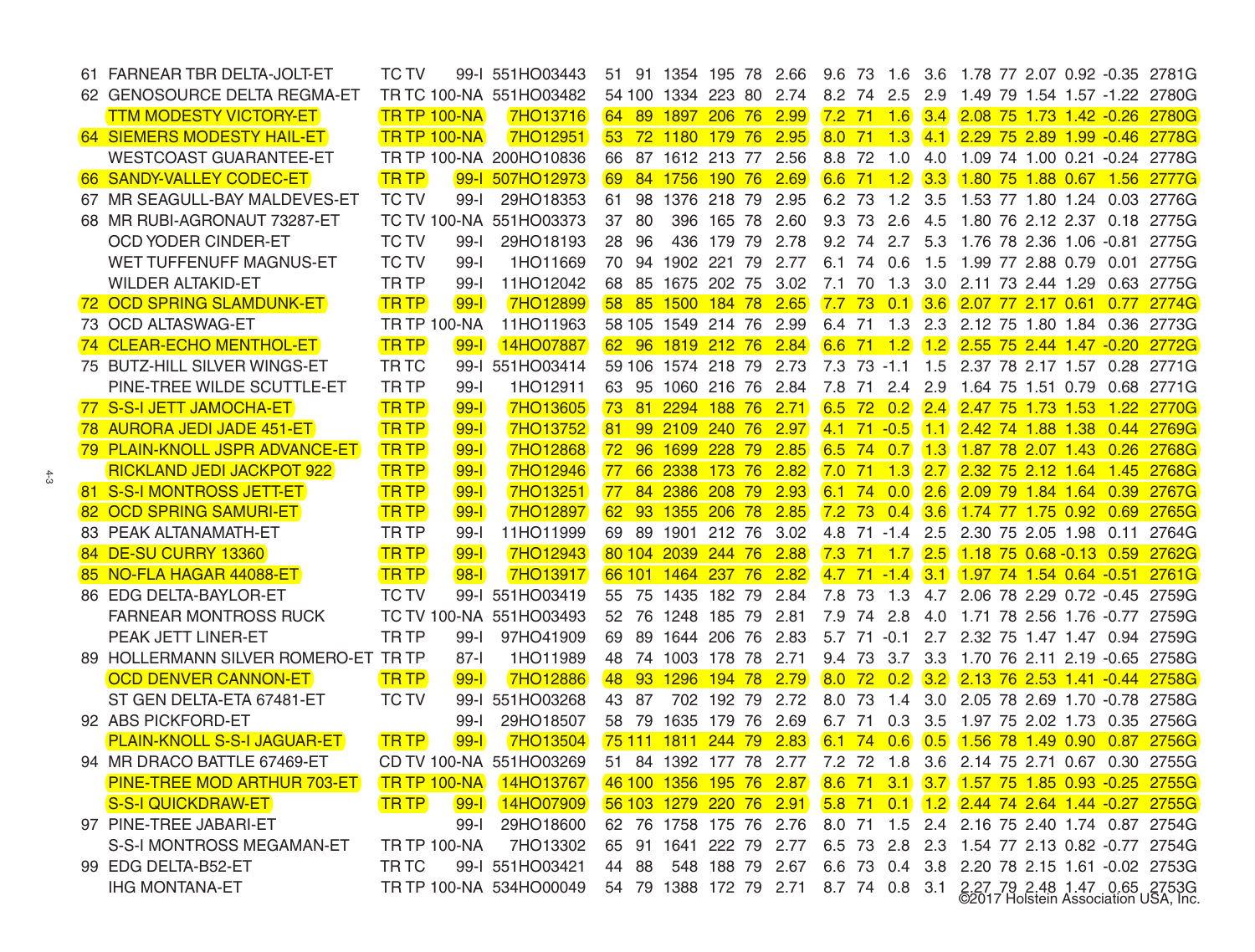

## Top 200 TPI® Genomic Young Bulls AUGUST 2017 (continued)

|      |                                 |                  |                     |                  | <b>PRODUCTION</b> |        |                |        |      |            |           | <b>HEALTH</b> |               |     | <b>CONFORMATION</b>           |              |                    |                    |            |
|------|---------------------------------|------------------|---------------------|------------------|-------------------|--------|----------------|--------|------|------------|-----------|---------------|---------------|-----|-------------------------------|--------------|--------------------|--------------------|------------|
| Rank | Name                            |                  | $%$ RHA             | <b>NAAB</b>      |                   |        | PRO FAT MILK   | FE %R  |      | <b>SCS</b> | PL %R LIV |               |               | FL. | PTAT %R UDC FLC               |              |                    | <b>BWC</b>         | TPI®       |
|      | 101 DE-SU 12693 SKYFALL-ET      | <b>TC TV</b>     | $99-1$              | 29HO17918        |                   |        | 54 101 1628    | 200    | 79   | 2.68       | 7.7       | 74            | 2.8           | 2.3 | 1.60 78 1.40 1.28             |              |                    | 0.36               | 2752G      |
|      | <b>OKDS DAMIEN MALCOM-ET</b>    | TR <sub>TP</sub> | $96-I$              | 1HO12930         | 51                | 78     | 1242           | 189    | 76   | 2.64       | 9.3       | 71            | 4.2           | 3.4 | 1.49                          |              |                    | 75 2.29 0.71 -1.02 | 2752G      |
|      | <b>WA-DEL ABS BOURBON-ET</b>    |                  | <b>TC TV 100-NA</b> | 29HO17944        | 73                | 73     | 2309           | 184    | - 79 | 2.77       | 5.7       | - 74          | 0.3           | 3.0 | 2.14 79 2.08 1.35             |              |                    | 0.71               | 2752G      |
|      | 104 ABS MIXER-ET                | <b>TC TV</b>     | $99 - 1$            | 29HO18405        | 56                | 66     | 805            | 180    | 78   | 2.73       | 9.2       | 73            | 3.8           | 3.6 | 1.78                          |              |                    | 76 1.91 1.84 -0.08 | 2751G      |
|      | 105 KINGS-RANSOM M DAZE-ET      | TR <sub>TP</sub> | $99 - 1$            | 1HO12477         | $52^{\circ}$      |        | 70 1367        | 165    | 76   | 2.81       | 7.3       | -71           | 3.1           | 3.4 | 1.98 75 2.77 1.32 0.02        |              |                    |                    | 2750G      |
|      | <b>MELARRY FUEL-ET</b>          | <b>TRTV</b>      | $99 - 1$            | 200HO10845       |                   |        | 71 103 2147    | 209    | 76   | 2.94       |           |               | $4.2$ 71 -1.3 | 1.0 | 2.89 74 2.25 1.38             |              |                    | 1.67               | 2750G      |
|      | <b>VATLAND METEOR-ET</b>        | <b>TRTP</b>      | $99-$               | 7HO14026         | 62                |        | 62 1578        | 141    | 76   | 2.90       | 7.7       | 71            | 3.4           | 3.0 | 3.03                          | 75 2.50 1.89 |                    | 2.37               | 2750G      |
|      | 108 EDG DELTA-CHANCE-ET         | <b>TC TV</b>     |                     | 99-I 551HO03360  | 43                | 98     | 1001           | 191    | 79   | 2.83       | 6.7       | 73            | 0.1           | 4.3 | 2.03                          |              | 78 2.16 1.05 -0.01 |                    | 2749G      |
|      | SANDY-VALLEY PISTON-ET          | <b>TRTP</b>      | $99-I$              | 200HO10854       | 60                | 86     | 1433           | 188    | 76   | 2.74       | 7.5       | -71           | 1.1           | 2.3 | 2.62 75 1.93 1.23             |              |                    | 0.98               | 2749G      |
|      | <b>WA-DEL YODER BANDARES-ET</b> |                  | <b>TR TP 100-NA</b> | 7HO12671         | 46                | 67     | 977            | 145    | 79   | 2.66       | 9.2       | 74            | 3.0           | 3.4 | 2.24 78 2.85 1.78             |              |                    | 0.96               | 2749G      |
|      | 111 S-S-I FERDINAND BIGHIT P-ET | TR PC            | $99 - 1$            | 7HO13647         | 69                | 94     | 1967           | 207    | 76   | 3.04       | 6.2 70    |               | 0.8           | 2.3 | 2.32 74 1.84 1.26             |              |                    |                    | 0.93 2748G |
|      | SIEMERS MDSTY ROZOMITE-ET       | TR <sub>TP</sub> | $99-$               | 7HO13729         | 60                |        | 70 1890        | 168 76 |      | 2.92       | 6.3       | -71           | 1.4           | 2.8 | 2.65 75 2.68 1.91             |              |                    |                    | 0.30 2748G |
|      | 113 MR NOM DECKER 54304-ET      | <b>TC TV</b>     | $99-I$              | 151HO03142       | 66                | 75     | 1773           | 195 80 |      | 2.76       | 9.4       | 75            | 4.3           | 4.6 | 1.14 80 1.22 0.23 -0.25       |              |                    |                    | 2747G      |
|      | 114 CO-OP BSF WIRE THRILLER-ET  | TR <sub>TP</sub> | $99-I$              | 1HO12925         | 45                | 76     | 1005           | 160    | 76   | 2.45       | 9.8       | 71            | 4.1           | 1.9 | 2.37 74 2.30 1.75             |              |                    |                    | 0.54 2746G |
|      | <b>WET RODGERS MYLES</b>        |                  | <b>TR TP 100-NA</b> | 14HO07804        | 52                | 68     | 1637           | 152    | -79  | 2.73       | 8.6       | -74           | 1.6           | 4.4 | 1.90 78 2.37 1.36             |              |                    |                    | 0.44 2746G |
|      | <b>116 STANTONS ERVING-ET</b>   |                  | <b>TC TV 100-NA</b> | 29HO18497        | 50                |        | 82 1247        | 182 76 |      | 2.85       | 7.8       | -71           | 2.2           | 2.6 | 2.28 74 2.45 2.35 -0.23       |              |                    |                    | 2744G      |
|      | 117 CLEAR-ECHO MONTEGO-ET       | <b>TC TV</b>     | $99 - 1$            | 29HO18565        | 58                | 73     | 1966           | 173    | 76   | 2.92       | 8.1       | 71            | 2.7           | 1.6 | 2.44 75 2.93 2.52 -0.25 2742G |              |                    |                    |            |
|      | <b>IHG ABS JERICHO-ET</b>       | <b>TC TV</b>     | $99-1$              | 29HO18110        | 69                | 99     | 1755           | 222    | 79   | 2.83       | 6.1       | 73            | 0.2           | 1.3 | 2.10 78 1.93 1.07 0.52 2742G  |              |                    |                    |            |
|      | MELARRY MODESTY ANIMAL-ET       |                  | <b>TR TP 100-NA</b> | 566HO01284       | 44                | 86     | 1364           | 175    | 75   | 2.90       | 8.4       | 70            | 2.7           | 3.4 | 2.19                          |              |                    | 74 2.23 1.66 -0.39 | 2742G      |
|      | RONELEE FREEDOM-ET              | <b>TRTV</b>      | $99 - 1$            | 200HO10871       | 64                | 82     | 2020           | 190    | 76   | 2.79       | 7.7       | -71           | 0.6           | 2.0 | 2.07 75 2.05 1.77             |              |                    |                    | 0.14 2742G |
|      | S-S-I BERRYRIDGE ALTABLAST      | <b>TRTP</b>      | $99-$               | 11HO11973        | 66                | 97     | 2094           | 222    | 75   | 2.95       | 5.8       | 71            | $-0.6$        | 1.3 | 2.26 74 2.52 0.98 -0.64 2742G |              |                    |                    |            |
|      | <b>WESTCOAST YAMASKA-ET</b>     | TR TV            | 99-NA               | 200HO10915       | 56                | -89    | 872            | 197 75 |      | 2.84       | 7.5       | 70            | 0.9           | 3.0 | 1.97 73 1.59 2.19             |              |                    | 0.77               | 2742G      |
|      | 123 DE-SU 13050 SPECTRE-ET      | <b>TRTC</b>      | $99 - 1$            | 29HO18208        |                   | 63 116 | 1686           | 246    | - 79 | 2.93       | 6.9       | 74            | 0.1           | 17  | 1.58 78 1.31 0.58 -0.46 2741G |              |                    |                    |            |
|      | MATCREST ZEPPELIN-ET            | TR <sub>TP</sub> | $99-I$              | 97HO41883        | 71                | 65     | 1980           | 177    | 75   | 2.90       | 7.7       | 70            | 2.5           | 3.0 | 1.76 74 2.56 1.43             |              |                    |                    | 0.59 2741G |
|      | <b>OCD SUPERSPRING-ET</b>       | TR <sub>TP</sub> | $99-I$              | 7HO12898         | 59                | 82     | 1233           | 188    | 78   | 2.82       | 6.9       | 73            | 0.0           | 3.3 | 2.07                          | 77 1.99 1.53 |                    |                    | 0.74 2741G |
|      | 126 BOMAZ ALTAROBSON-ET         | <b>TPTV</b>      | $99-$               | 11HO11778        |                   | 53 90  | 770.           | 190    | 79   | 2.85       | 7.9       | 73            | 2.0           | 4.6 | 1.35 77 1.07 1.30             |              |                    |                    | 1.12 2739G |
|      | PINE-TREE FIREFLY-ET            |                  | <b>TC TV 100-NA</b> | 29HO18223        |                   | 60 116 | 993            | 253    | 79   | 2.88       | 6.2 74    |               | 1.0           | 1.1 | 1.39                          | 78 1.49 1.11 |                    | $-0.46$            | 2739G      |
|      | <b>128 ENDCO VIEWPOINT-ET</b>   | TR TP            |                     | 99-NA 200HO10772 | 58                | -85    | 1606           | 191    | 78   | 2.73       | 7.8       | 73            | 0.6           | 1.9 | 1.98                          | 78 2.54 1.53 |                    | 0.08               | 2737G      |
|      | PINE-TREE JIGSAW-ET             | <b>TC TV</b>     | $99-1$              | 29HO18415        | 70                | 98     | 2328           | 213    | 79   | 2.75       | 7.9       | -74           | 0.9           | 0.7 | 1.92 78 1.96 0.95             |              |                    | 0.43               | 2737G      |
|      | 130 SWISSBEC BOBY-P-ET          |                  | <b>TR PC 100-NA</b> | 7HO13784         | 46                |        | 82 1093 167 75 |        |      | 2.81       | 7.7       | 70            | 2.7           | 2.5 | 2.36 74 2.60 2.15             |              |                    | 0.61               | 2736G      |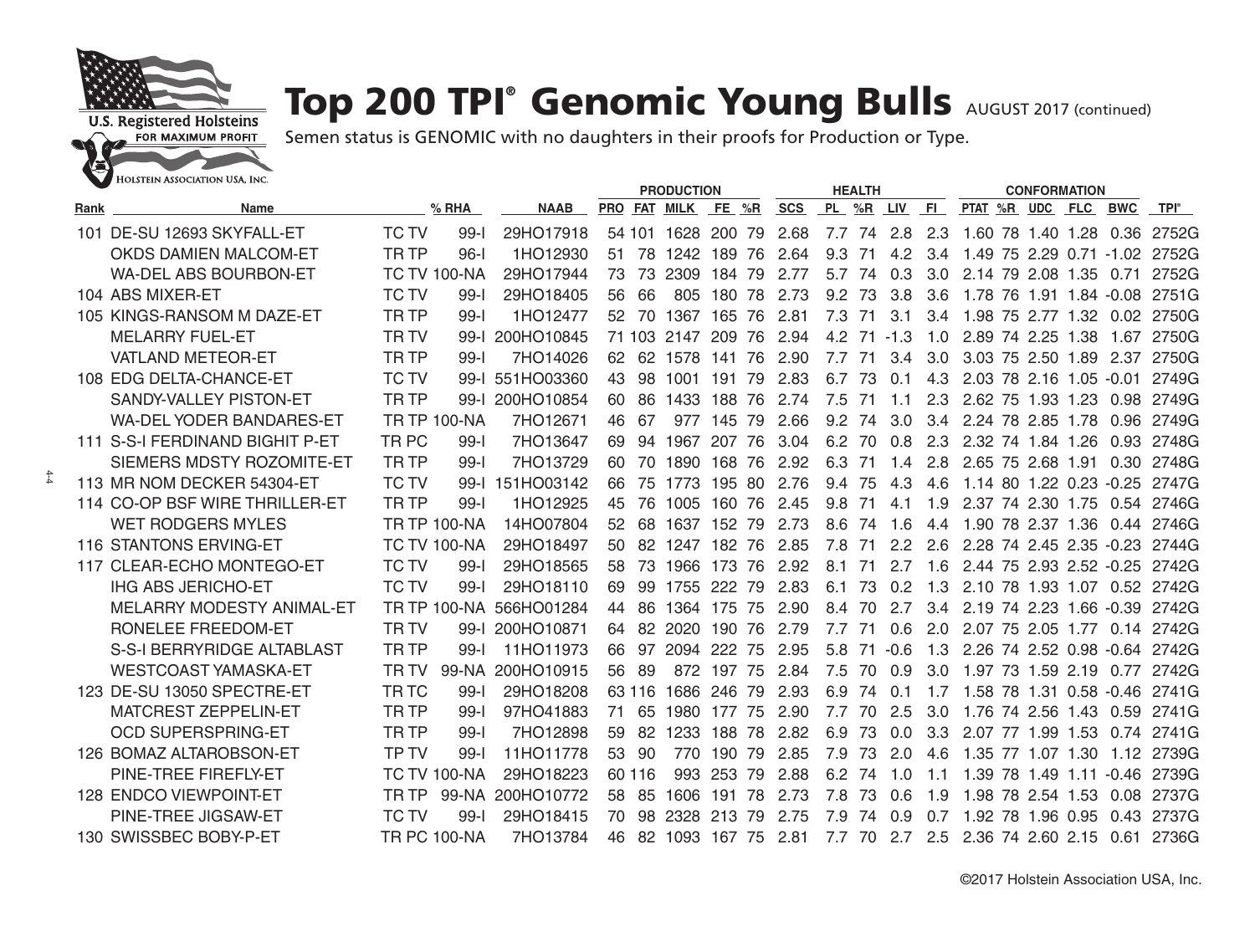| 131 LEANINGHOUSE MONTY 22152-ET TR TP        |                  | $99 - 1$            | 7HO12988                | 56 |       | 57 2017 149 75 2.76    |        |                 | 8.3 71     |                 |           |  |  | 3.1 3.5 2.47 74 2.48 1.87 -0.37 2735G         |
|----------------------------------------------|------------------|---------------------|-------------------------|----|-------|------------------------|--------|-----------------|------------|-----------------|-----------|--|--|-----------------------------------------------|
| T-GEN-AC DIXIE DESOTO-ET                     |                  |                     | TC TV 100-NA 551HO03169 | 79 |       | 84 2260                | 217 79 | 2.75            |            | 7.0 74 1.6      |           |  |  | 1.7 1.73 78 1.51 0.68 0.15 2735G              |
| 133 CHARPENTIER BUBBLEBOX-ET                 | <b>B/R TP</b>    |                     | 99-1 200HO10626         | 65 | -91   | 2347 198 79            |        | 2.90            | 6.8 73     | 0.6             | 2.3       |  |  | 1.67 78 1.91 1.63 0.09 2734G                  |
| PEAK ALTACOMFORT-ET                          | TR TP            | $99 - 1$            | 11HO12053               | 64 |       | 80 1753                | 190 75 | 2.84            | 7.1 70 0.1 |                 | 1.7       |  |  | 2.44 74 2.49 1.80 0.35 2734G                  |
| SWISSBEC SAMMY-P-ET                          | TR <sub>PC</sub> | $99 - 1$            | 7HO13782                |    |       | 54 84 1195 170 76      |        | 2.83            | 6.8 71     | 0.2             | 3.6       |  |  | 2.23 74 2.00 1.94 1.65 2734G                  |
| 136 VETNDAIRY MTRS MCGUFFEY-ET               |                  |                     | TC TV 100-NA 551HO03350 |    |       | 68 75 2091             | 196 79 | 2.92            |            |                 |           |  |  | 6.4 74 1.4 2.0 2.10 79 2.64 1.52 -0.53 2733G  |
| <b>WESTCOAST LIGHTHOUSE-ET</b>               | <b>TRTP</b>      |                     | 99-I 200HO10757         | 46 |       | 59 1164 126 78         |        | 2.71            |            |                 |           |  |  | 7.1 72 1.6 4.2 2.60 76 3.01 1.79 1.37 2733G   |
| 138 BOMAZ HOLLIS-ET                          | <b>TC TV</b>     | $99-I$              | 29HO18624               | 51 |       | 92 1253 206 76         |        | 2.86            |            |                 |           |  |  | 8.4 71 2.2 2.6 1.17 74 2.03 1.63 -0.95 2732G  |
| OCD JOSUPER ZAMBONI-ET                       | <b>TRTP</b>      | $99-I$              | 7HO12837                |    |       | 63 84 1908 184 79 2.81 |        |                 |            |                 |           |  |  | 6.1 73 -0.6 2.7 2.17 78 2.25 1.32 0.87 2732G  |
| OCD YODER CYCLONE-ET                         | <b>TRTP</b>      |                     | 99-I 509HO12858         | 36 | -93   |                        |        | 569 180 79 2.76 |            | 8.4 74 2.1      |           |  |  | 4.1 1.87 78 1.95 1.42 -0.11 2732G             |
| 141 MR MT NIGHTLIFE 31444-ET                 |                  |                     | TR TC 100-NA 551HO03231 |    |       | 74 72 2354 186 79 2.82 |        |                 |            |                 |           |  |  | 6.9 74 2.0 2.1 2.08 79 2.07 1.33 0.55 2731G   |
| NO-FLA LUXURY-ET                             | <b>TC TV</b>     | $99-I$              | 29HO18362               |    |       | 62 87 2252 195 78      |        | 2.78            |            | 7.8 72 0.8      |           |  |  | 3.0 1.55 75 1.82 1.13 -0.43 2731G             |
| PEAK ALTAKALISPELL-ET                        | <b>TRTP</b>      | $99-I$              | 11HO12052               |    |       | 54 79 1799 179 76 2.71 |        |                 | 9.6 71     |                 |           |  |  | 3.3 3.9 1.37 74 1.53 1.39 -0.50 2731G         |
| 144 SANDY-VALLEY AUDIBLE-ET                  |                  | <b>TV TL 100-NA</b> | 97HO41830               |    |       | 67 108 1716 248 76     |        | 3.06            |            |                 |           |  |  | 6.1 71 0.7 1.8 1.56 75 1.22 1.47 -0.87 2730G  |
| SANDY-VALLEY GALILEO-ET                      | <b>TRTP</b>      | $99-I$              | 7HO12971                |    |       | 72 78 1993 197 76      |        | 2.82            |            |                 |           |  |  | 6.8 71 -0.2 3.1 1.71 74 1.40 1.52 0.45 2730G  |
| 146 COOKIECUTTER HANG-TIME-ET                |                  | <b>TR TP 100-NA</b> | 7HO12602                |    |       | 63 83 1382 213 80 2.90 |        |                 |            | $5.6$ 74 -1.6   |           |  |  | 2.7 2.44 79 2.71 0.85 -0.80 2729G             |
| FARNEAR DELTA-LAMBDA-ET                      |                  |                     | TR TC 100-NA 551HO03379 |    |       | 51 73 1457 158 79 2.72 |        |                 |            | 6.4 74 0.4      |           |  |  | 2.5 2.94 78 3.01 2.07 0.65 2729G              |
| PINE-TREE SAMIRAH-ET                         | <b>TC TV</b>     | $99 - 1$            | 29HO18478               | 68 | 95    | 1625 221 78            |        | 2.80            |            | 6.4 73 0.3      |           |  |  | 3.3 1.06 77 1.23 0.39 0.25 2729G              |
| 149 COMFORT ALTACREATURE-ET                  | TR <sub>TP</sub> | $99-I$              | 11HO12078               |    | 76 75 | 1824 202 75            |        | 3.10            |            | $5.7$ $71 -0.1$ | 1.9       |  |  | 2.53 74 2.34 1.50 0.68 2728G                  |
| 150 ABS RYDER-ET                             | <b>TC TV</b>     | $99-1$              | 29HO18471               |    |       | 65 98 1904 217 78      |        | 2.74            |            | 6.9 72 0.4      | 2.0       |  |  | 1.12 74 1.34 1.37 -0.07 2727G                 |
| DE-SU SPRING SILVERADO-ET                    | TR <sub>TC</sub> |                     | 99-I 551HO03455         |    |       | 69 108 1602 240 79     |        | 3.01            |            |                 |           |  |  | 5.6 73 -1.0 1.5 2.05 77 1.83 1.02 0.26 2727G  |
| SANDY-VALLEY EVEREST-ET                      | <b>TRTP</b>      | $99-1$              | 7HO12821                |    |       | 56 107 1333 223 79     |        | 2.86            |            | 7.8 74 1.4      |           |  |  | 2.2 1.28 78 1.33 1.66 -0.13 2727G             |
| 153 LEANINGHOUSE DONT PASS-ET                |                  |                     | TR TP 100-NA 566HO01272 |    | 49 72 | 1169 167 75            |        | 2.86            |            | 8.6 70 4.2      |           |  |  | 4.2 1.88 74 2.30 1.02 -0.10 2726G             |
| MR GS EDGEWATER-ET                           | <b>TC TV</b>     | $99-I$              | 29HO18445               |    | 66 76 | 1377 194 76            |        | 2.97            | 6.5 71     |                 |           |  |  | 0.3 3.3 1.76 75 1.91 2.07 0.47 2726G          |
| <b>WELCOME ALTARESERVE-ET</b>                | <b>TRTP</b>      | $99 - 1$            | 11HO12033               |    |       | 68 58 2057 158 76      |        | 2.90            | 7.4 70     | 3.1             | 2.3       |  |  | 2.54 75 2.45 1.84 0.82 2726G                  |
| 156 BUTZ-HILL WINDFALL 54771-ET              | <b>TC TV</b>     |                     | 99-I 551HO03341         |    |       | 64 104 2348 225 79     |        | 2.92            |            | 6.1 74 0.5      |           |  |  | 1.4 1.54 78 2.33 0.85 -0.87 2725G             |
| <b>DINOMI ALTAVIKING-ET</b>                  | <b>TRTP</b>      | $99 - 1$            | 11HO11991               |    | 51 78 | 1735 159 76            |        | 2.55            | 8.3 71     | 1.8             | 2.4       |  |  | 2.22 74 2.23 1.24 0.67 2725G                  |
| 158 FARNEAR DIRECTOR JUDGE-ET                | CD TV            |                     | 99-I 551HO03378         |    |       | 47 74 1070 160 76      |        | 2.69            | 9.1 71     | 3.1             | 3.8       |  |  | 2.34 74 1.79 0.99 0.53 2724G                  |
| PROGENESIS DEFINITE-ET                       | TR TV            |                     | 99-NA 200HO10797        |    | 58 79 | 1399                   | 186 75 | 2.58            |            | 8.2 70 1.9      |           |  |  | 3.4 1.26 73 1.65 1.03 0.13 2724G              |
| PROGENESIS MINECRAFT-ET                      | <b>TRTV</b>      |                     | 99-I 200HO10798         |    |       | 54 77 1605 177 75      |        | 2.75            |            | 8.3 70 4.4 3.5  |           |  |  | 1.14 74 1.74 1.48 -0.25 2724G                 |
| 161 S-S-I JETT EASTWOOD-ET                   | <b>TRTP</b>      | $99 - 1$            | 14HO13623               |    |       | 82 86 2797 224 76      |        | 3.03            |            | 6.4 71 -0.7 2.1 |           |  |  | 1.75 76 1.27 1.19 -0.53 2723G                 |
| 162 AOT MODESTY HUNK-ET                      |                  | <b>TR TP 100-NA</b> | 1HO12901                |    |       | 68 83 2012 196 76      |        | 3.01            |            | 6.0 71 1.5      |           |  |  | 2.0 2.37 75 2.26 1.01 0.46 2722G              |
| <b>SIEMERS BONES-ET</b>                      | <b>TRTP</b>      |                     | 99-I 200HO10590         |    |       | 80 84 2158 224 79      |        | 2.86            |            |                 |           |  |  | 7.6 74 1.3 2.3 1.46 78 1.34 -0.29 -0.07 2722G |
| 164 NO-FLA FIREBALL-ET                       | TR TP            | 96-NA               | 14HO07907               |    | 33 86 | 341                    | 170 77 | 2.61            | 8.8 71     | 2.7             |           |  |  | 3.7 1.68 74 2.04 1.40 -0.18 2721G             |
| PINE-TREE ALTAMODER8-ET                      |                  | <b>TR TP 100-NA</b> | 11HO12029               |    |       | 55 94 1630 188 76      |        | 2.91            | 6.5 71     |                 | $2.7$ 3.0 |  |  | 2.16 75 1.57 1.07 0.74 2721G                  |
| S-S-I BG JEDI CAM-ET                         | TR <sub>TP</sub> | $99 - 1$            | 7HO13592                |    |       | 69 83 2010             | 205 76 | 2.92            |            | 7.2 71 1.2      | 2.8       |  |  | 1.54 76 1.15 1.20 -0.15 2721G                 |
| 167 HURTGENLEA YDR OUTSIDERS-ET TR TP 100-NA |                  |                     | 7HO12819                |    |       | 60 101 1907            | 203 79 | 2.88            |            | 6.5 74 1.8      |           |  |  | 2.2 1.45 78 1.52 1.38 0.62 2720G              |
| MIDAS-TOUCH DUKE JARGON-ET                   | TR TP            |                     | 99-I 566HO01273         |    |       | 74 82 2340 192 76 2.75 |        |                 |            |                 |           |  |  | 5.6 72 1.0 1.8 2.25 76 2.00 1.05 1.06 2720G   |